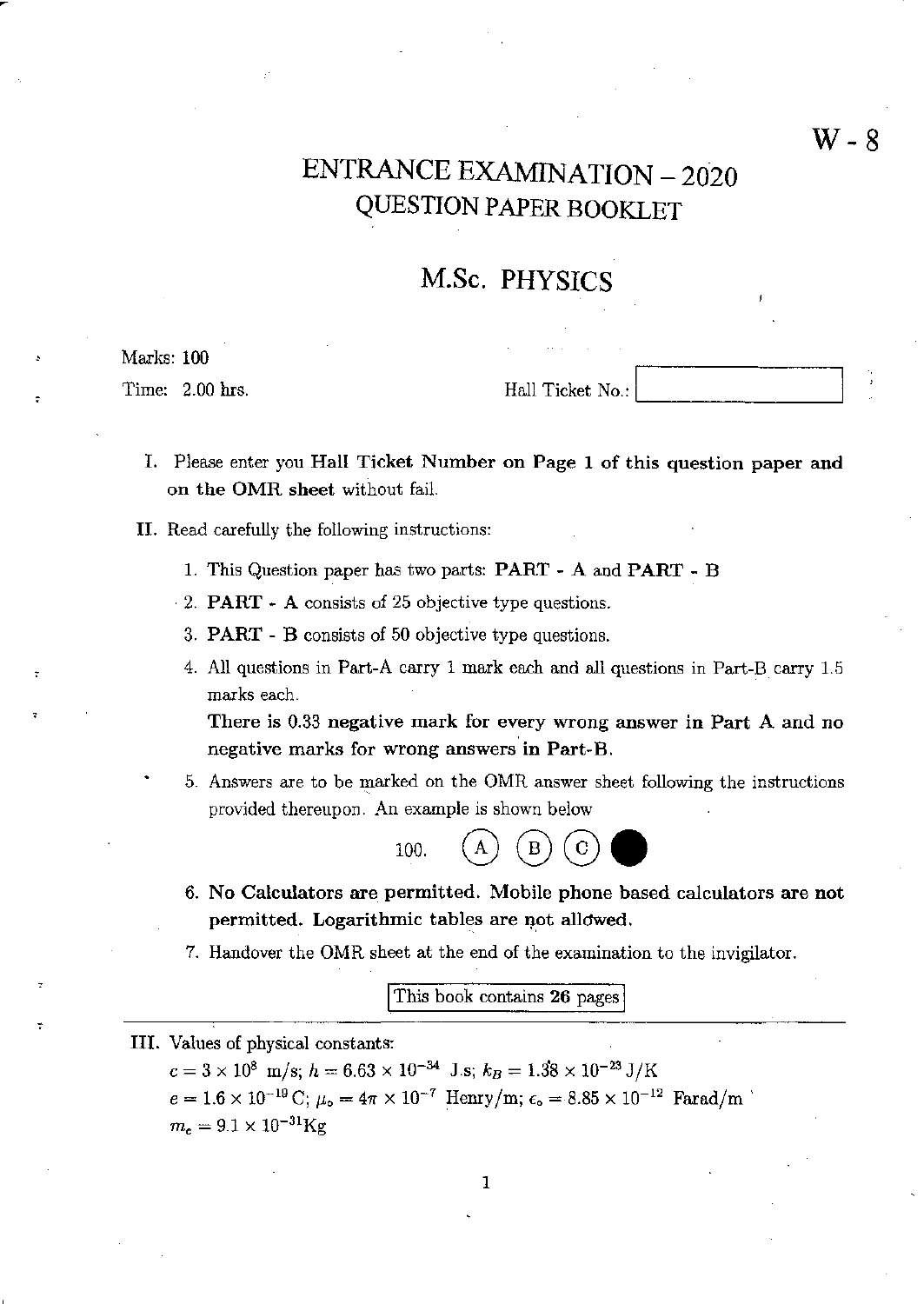W-8 This page is intentionally left blank. Blank sheets are provided for rough work at the end of this booklet.

.  $\cdot$  2

 $\tilde{t}_1$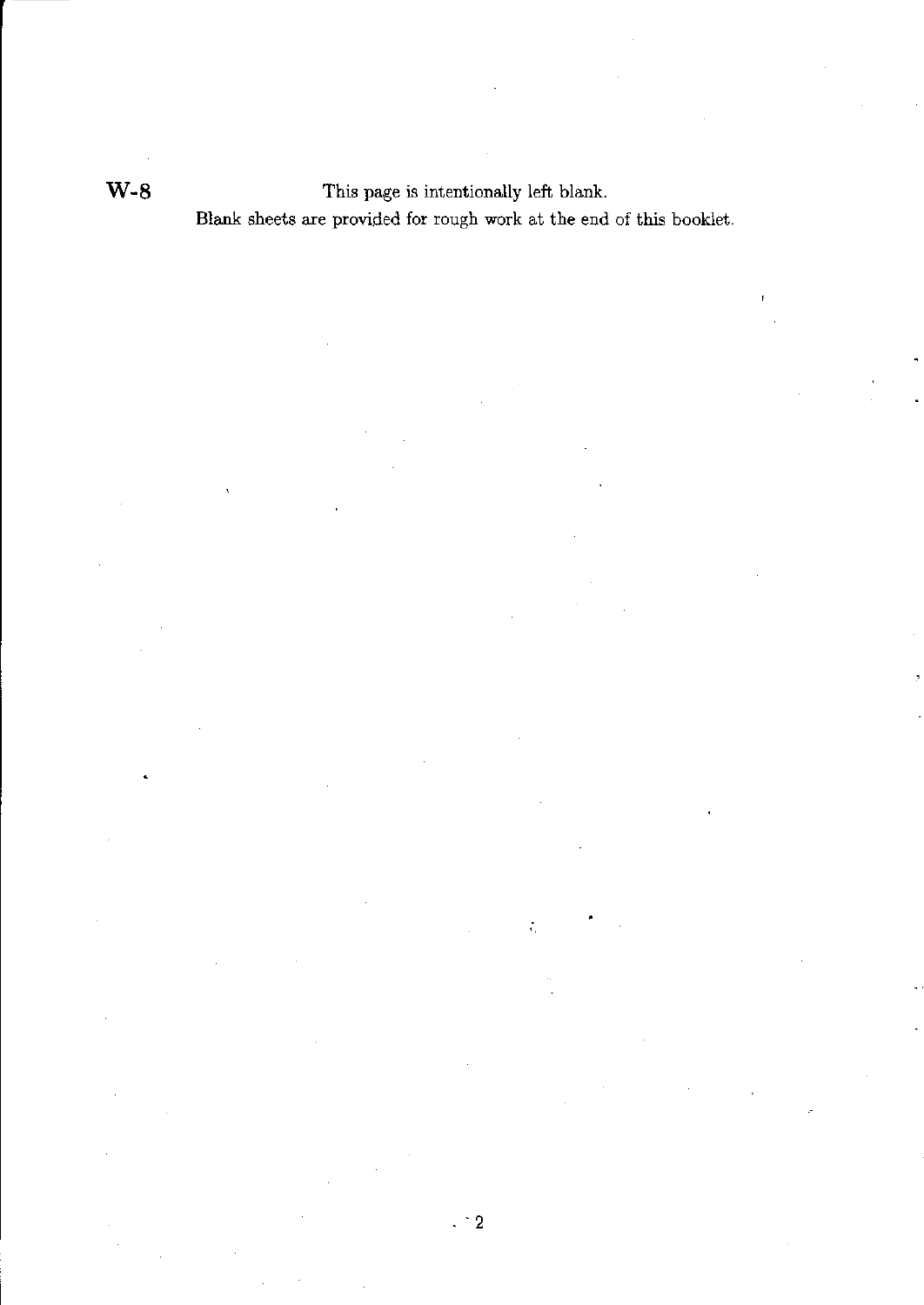,

#### Part A

- 1. In a thermodynamic process,
	- A. entropy is a state function and heat supplied is a path function.
	- B. entropy and heat supplied are both path functions.
	- C. entropy and heat supplied are both state functions.
	- D. entropy and work done are both path functions.
- 2. A thermally isolated system goes from an initial equilibrium state C to a final equilibrium state D. The entropies  $S(C)$  and  $S(D)$  associated with these equilibrium states are related by
	- A.  $S(C)=S(D)\neq 0$ .
	- B.  $S(C) = S(D)=0$ .
	- C.  $S(C) \leq S(D)$ .
	- D.  $S(C) \geq S(D)$ .
- 3. A Carnat engine is operating with an efficiency of 50% with the cold reservoir at 300 K. To achieve an efficiency of 60% without disturbing the cold reservoir, the temperature of the hot reservoir needs to be
	- A. increased by 100 K.
	- B. increased by 150 K.
	- C. decreased by 100 K.
	- **D.** decreased by 150 K.
- 4. During an adiabatic expansion of a mono-atomic ideal gas, the volume changes from 1 litre to 2 litres. Given the initial temperature  $T_i = 300$  K, the final temperature  $T_f$ satisfies the relation,
	- A.  $T_f = T_i$ .
	- **B.**  $2T_i > T_f > T_i$ .
	- $C.$   $T_f > 2T_i$ .
	- D.  $T_f < T_i$ .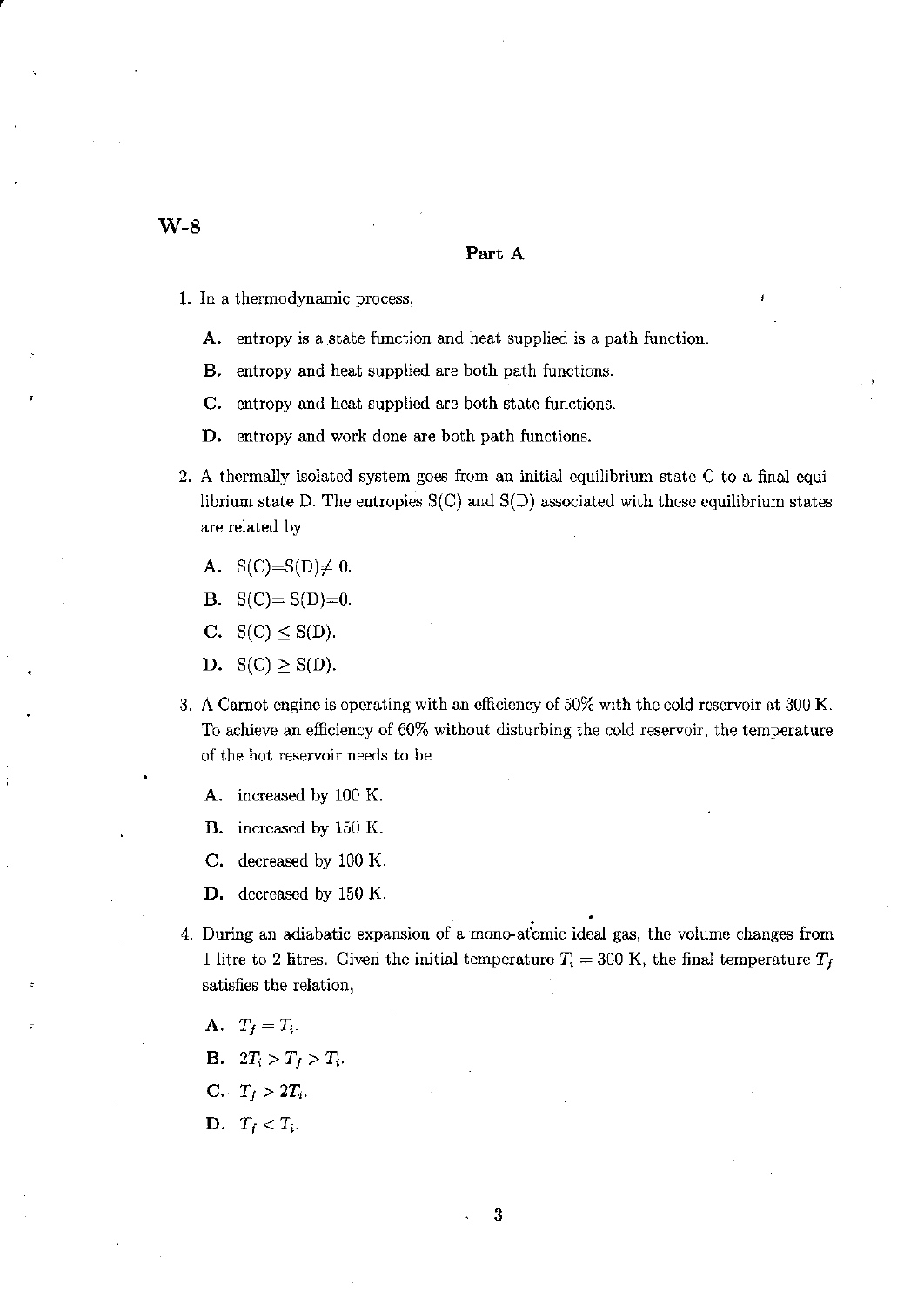- 5. A given data set in a finite interval has some missing entries. Which of the following numerical methods can be used to obtain the missing data?
	- A. Gauss Seidel Method
	- B. Trapezoidal Method
	- C. Lagrange's Interpolation Method
	- D. Runge Kutta Method

6. The heat equation  $\frac{\partial \omega}{\partial t} - \alpha \frac{\partial^2 \omega}{\partial x^2} = 0$  is an example of a

- A. Hyperbolic equation.
- B. Parabolic equation.
- C. Elliptical equation.
- D. Circular equation.
- *7. M* is a two-dimensional square matrix with elements,  $M_{11} = M_{22} = 0, M_{12} = M_{21} = 1$ . The sum of the eigenvalues and the product of the eigenvalues of the matrix respectively . are
	- A. 0, O.
	- $B. \quad 0, -1.$
	- C. 0, 1.
	- $\vec{\mathbf{D}}$ . 1, -1.
- 8. Three identical uniformly distributed spherical objects, each of mass  $m$  and radius  $r$ , are arranged such that their centers are located at points with coordinates  $(-r, 0, 0), (0, \sqrt{3}r, 0),$  $(r, 0, 0)$  respectively. The coordinates of the center of mass are

÷.

- A. 0,0, O.
- **B.**  $\frac{r}{\sqrt{3}}$ , 0, 0.
- C. 0, 0,  $\frac{r}{\sqrt{3}}$ .
- D. 0,  $\frac{r}{\sqrt{3}}$ , 0.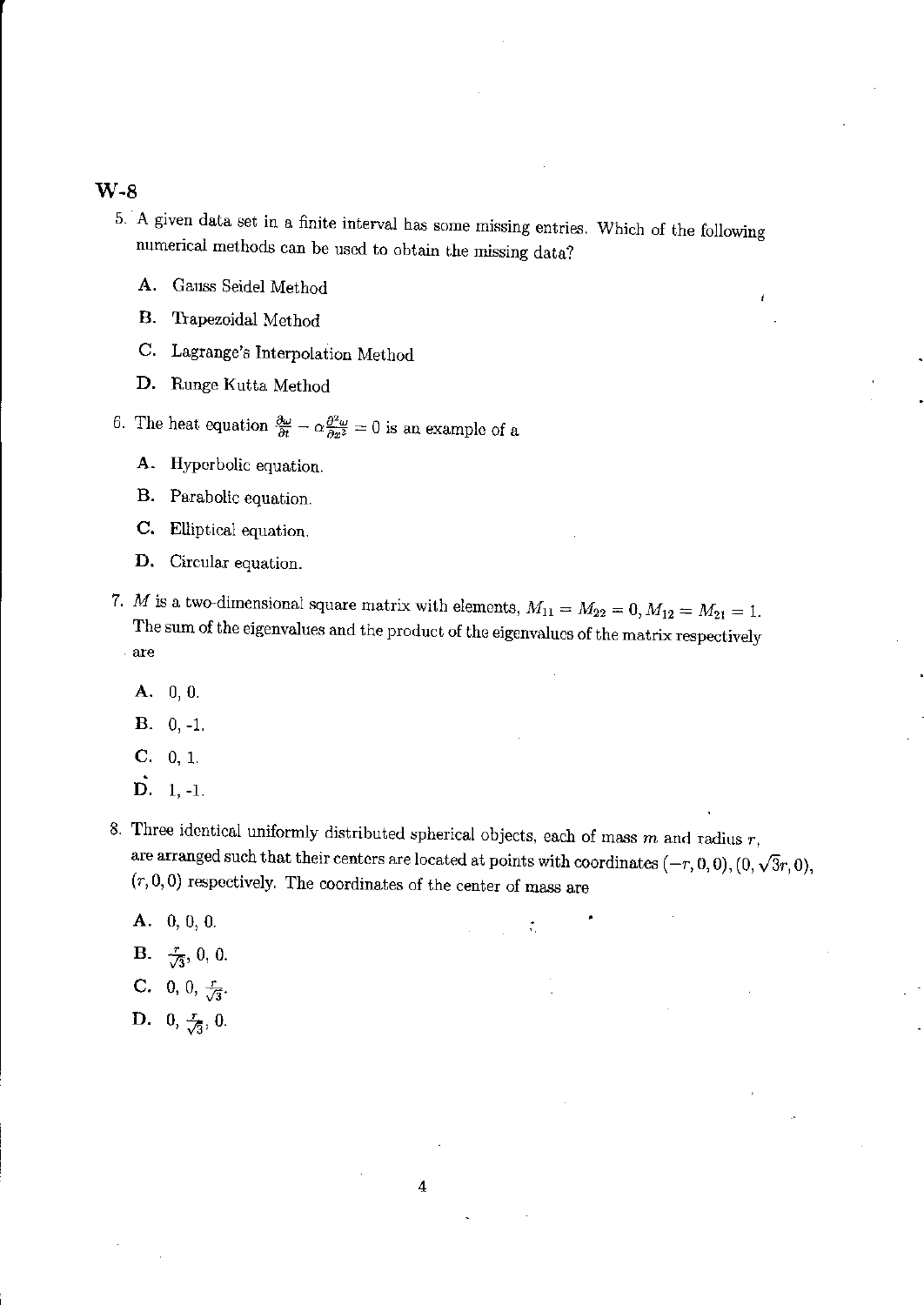### W-B

9. The moment of inertia *I* of a thin rod of length *L* and mass *M,* about an axis perpendicular to the rod at one end, is given by

---~--

- A.  $I = \frac{ML^2}{2}$ . **B.**  $I = \frac{ML^2}{3}$ . C.  $I = \frac{ML^2}{4}$ . D.  $I = \frac{ML^2}{12}$ .
- 10. If h is the Planck constant, G is the gravitational constant and  $c$  is the speed of light, which of the following can represent a length scale?
	- A.  $\sqrt{hG/c^3}$ B.  $hG/c^3$
	- C.  $h^2G/c$
	- D.  $\sqrt{h^2G/c}$
- 11. In the earth's reference frame, a star is 82 light-years away. The speed at which an astronaut would have to travel so that the distance would be 35 light-years away is
	- A. c.
	- B. 0.3 c.
	- C. 0.6 c.
	- D. 0.9 c.
- 12. Consider a set of orthonormal states  $|1\rangle$ ,  $|2\rangle$ ,  $|3\rangle$ . The value of the constant  $\alpha$ , for which the states  $|\Psi_1\rangle = \frac{5}{2}|1\rangle - \frac{3}{2}|2\rangle + 2|3\rangle$  and  $|\Psi_2\rangle = |1\rangle - 5|2\rangle + \alpha|3\rangle$  are mutually orthogonal, is

- A. 5.
- $B. -5.$
- C. 10.
- D. -10.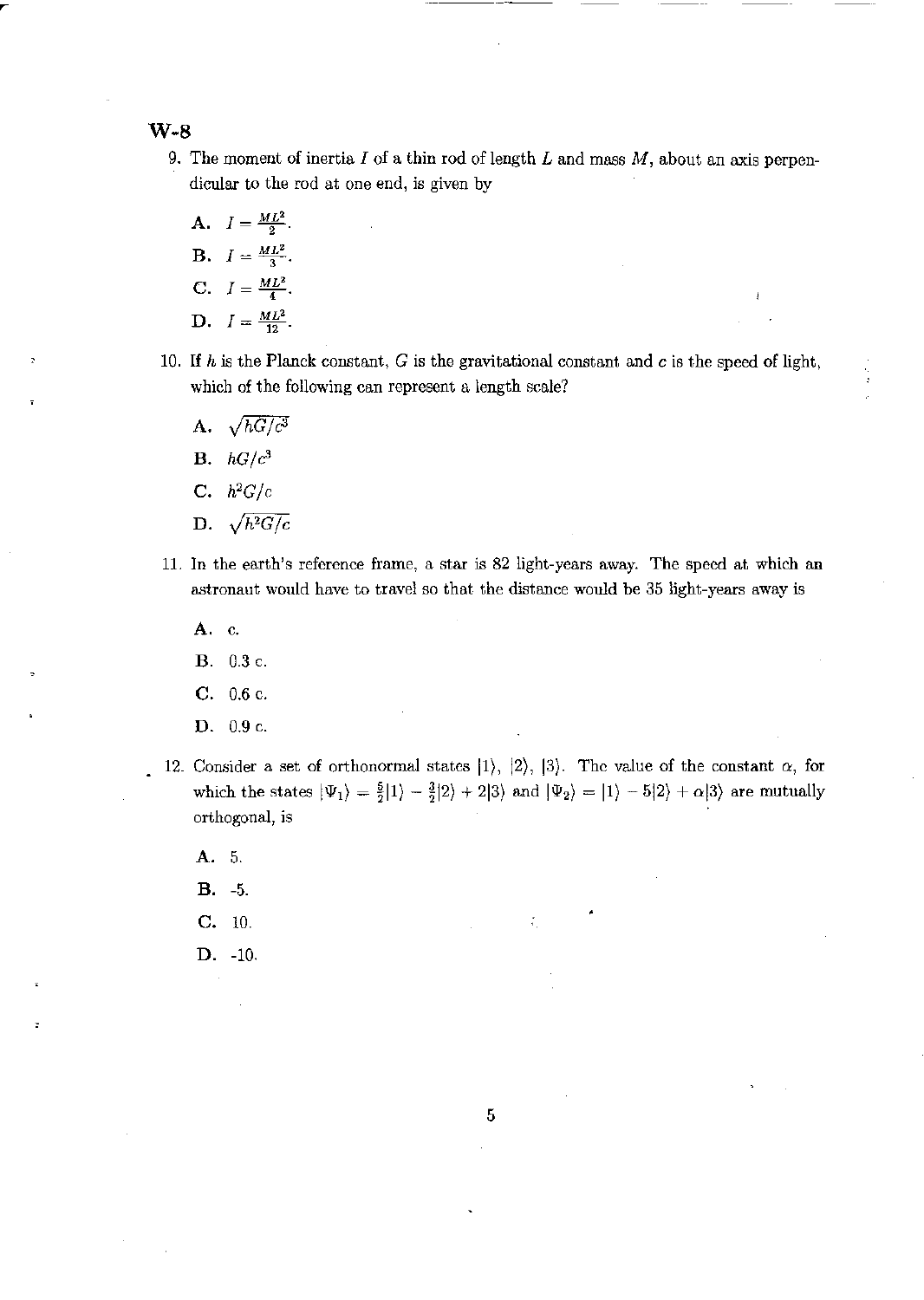r

- 13. A 100 MeV photon collides with a proton at rest. The maximum possible energy loss for the photon is
	- A. 50 MeV.
	- B. 100 MeV.
	- C. 25.4 MeV.
	- D. 17.6 MeV.
- 14. For two light sources (each of intensity of  $I_0$ ), having a randomly varying phase difference  $\phi(t)$ , the resultant intensity is given by
	- $A. \frac{I_0}{2}$ .
	- $\mathbf{B.} \frac{I_0}{\sqrt{2}}.$
	- C.  $\sqrt{2}I_0$ .
	- $D. 2I_0.$
- 15. A thin convex lens made from glass (of refractive index  $\mu = 3/2$ ) has focal length f. When it is measured in two different liquids having refractive indices 4/3 and 5/3, it has focal lengths  $f_1$  and  $f_2$  respectively. The relation between the focal lengths is given by
	- A.  $f_1 = f_2 < f$ .
	- B.  $f_2 > f$ ,  $f_1$  becomes negative.
	- C.  $f_1 > f$ ,  $f_2$  becomes negative.
	- D.  $f_1$  and  $f_2$  both become negative.
- 16. A spherical shell of radius  $R$  carries a uniform charge  $Q$ . The magnitudes of the electric field and the electric potential inside this spherical shell are respectively given by
	- A.  $\frac{1}{4\pi\epsilon_0} \frac{Q}{R^2}, \frac{1}{4\pi\epsilon_0} \frac{Q}{R}.$ **B.**  $\frac{1}{4\pi\epsilon_0}\frac{Q}{R^2}$ , 0. C. 0,  $\frac{1}{4\pi\epsilon_0}\frac{Q}{R}$ .
	- D. 0, o.

6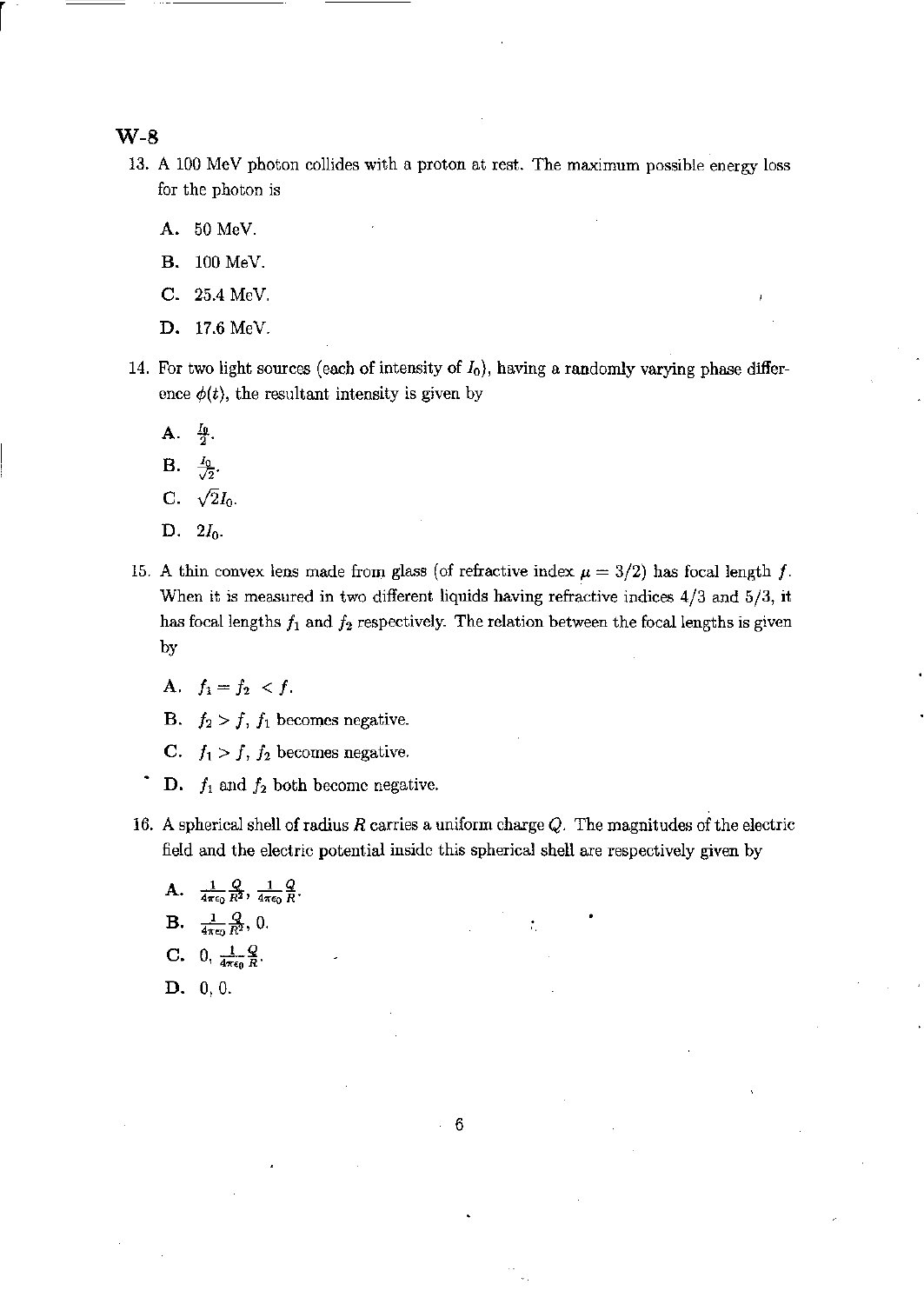- 17. A metal wire, dissipating a power of *"W"* when a d.c current of "I" passes through it, is used to make the rectangle shown in figure. The power dissipated by this wire when current  $(I)$  passes through the diagonal points  $A \& B$  is
	- A. *W.*<br>B. *W/2.*<br>C. *W/4.*<br>D. <sup>AW</sup>. c. *W/4.*  D. *4W.*
- 18. The voltage  $(V_{ab})$ , across the current source in the circuit shown in figure, is



- 19. The electric field produced inside a uniformly polarized sphere of radius  $R$ , with a constant dielectric polarization  $\vec{P}$ , is
	- A.  $\vec{P}/3\epsilon_0$ . B.  $-\vec{P}/\epsilon_0$ . C.  $\vec{P}/\epsilon_0$ .
	- D.  $-\vec{P}/3\epsilon_0$ .
- 20. A hydrogen atom has a Balmer line at 410 nrn. **If** the spectrum was observed with deuterium atoms instead, the wavelength of-the line would appear to be
	- A. increased.
	- B. decreased.
	- c. unchanged.
	- D. halved.

7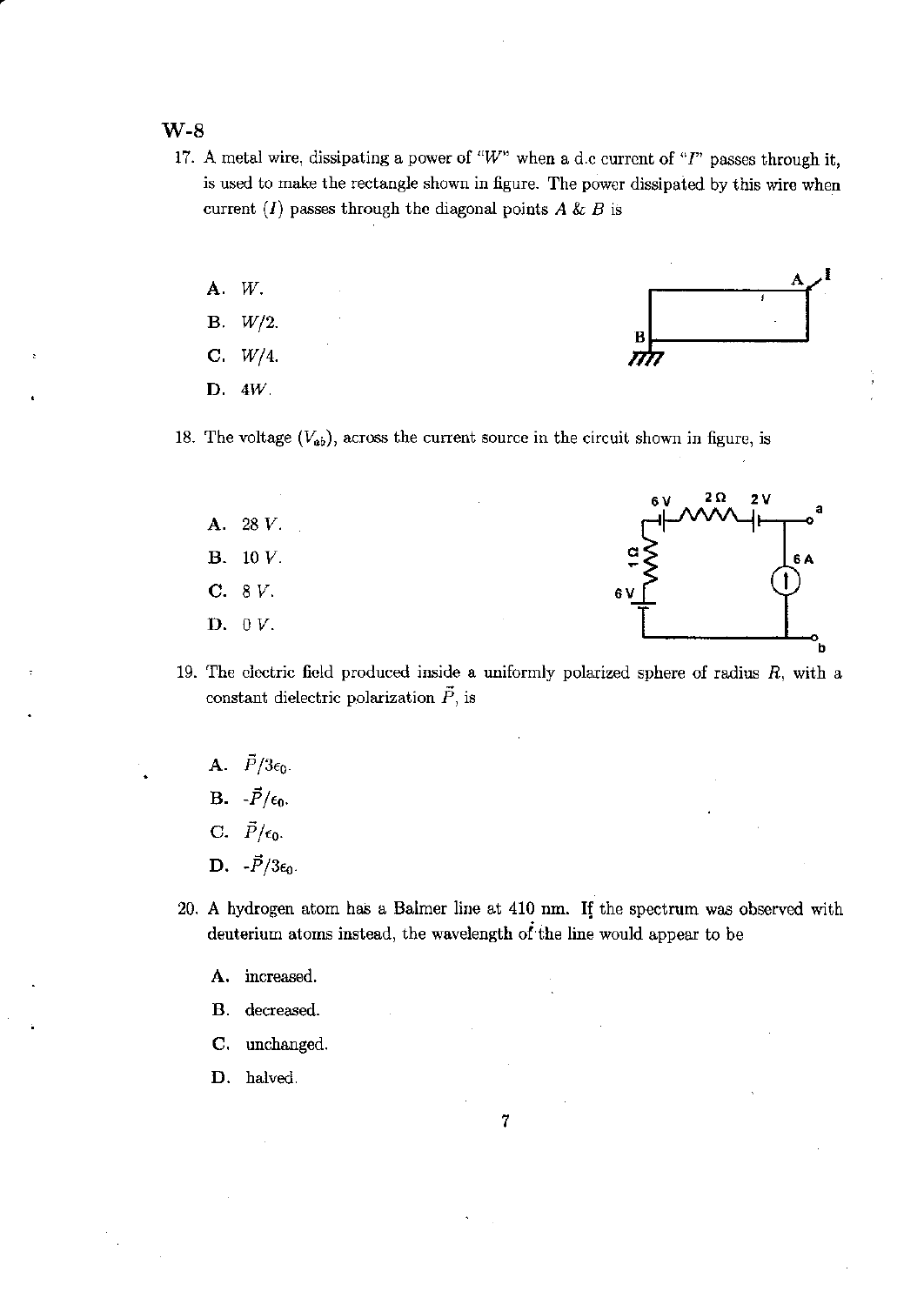21. Consider a half-wave rectifier with  $V_{rpp}$  as the peak to peak ripple voltage. Which of the following statements are correct?

1:  $V_{rpp}$  decreases with the decrease in the frequency of the input signal.

II:  $V_{\text{rpp}}$  decreases with the increase in the frequency of the input signal.

III: *Vrpp* decreases with the increase in the time constant of the load circuit.

IV:  $V_{\text{rep}}$  decreases with the decrease in time constant of the load circuit.

- A. *I, III*
- B. *I, IV*
- C. *II,III*
- D. *II, IV*

22. The nuclear spin of  $_{26}Fe^{58}$  is

- A. 1.
- **B.**  $3/2$ .
- C.  $1/2$ .
- D. O.

23. Which of the following statements are correct?

I: Nuclear forces are always attractive in nature.

II: Nuclear forces depend on charge.

III: Nuclear forces depend on spin.

)V: Some particles are immune to nuclear forces.

- A. *I, II*
- B. *II, III*
- C. *III, IV*
- D. *I, III*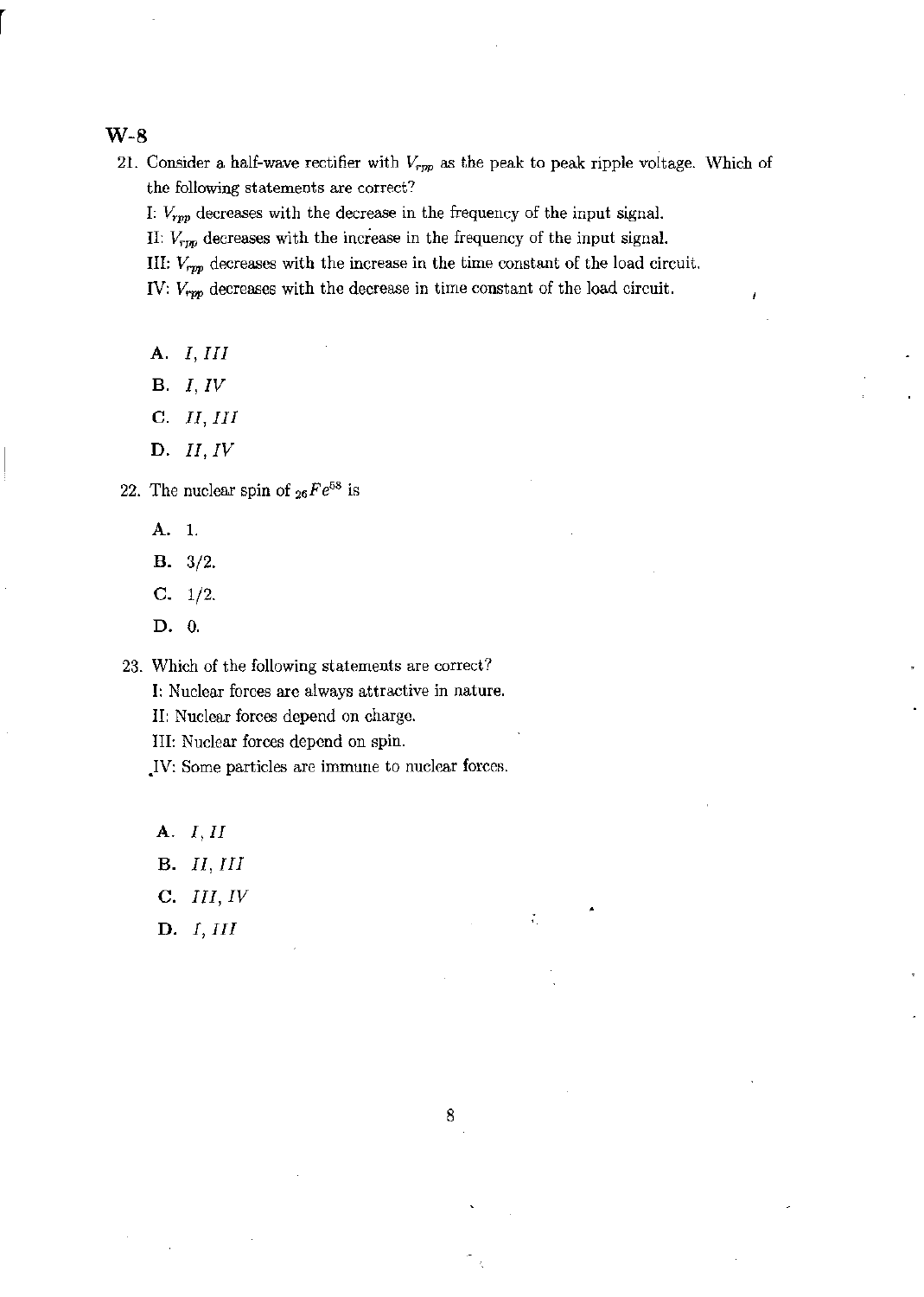- 24. Water is flowing in a 6 m deep river. If the shearing stress between horizontal layers across the depth of water is 0.8 mN/ $m^2$ , the velocity of water in kilometer/hour is nearly (coefficient of viscocity of water is 0.01 poise)
	- A. 2.6.
	- B. 12.8.
	- C. 17.3.
	- D. 25.6.
- 25. When two air bubbles of different sizes are attached to both ends of a cylindrical pipe with a stop~cock) upon opening the stop-cock,
	- A. air flows from the smaller bubble into the larger bubble.
	- B. air flows from the larger bubble into the smaller bubble.
	- C. no air flows between the bubbles.
	- D. air flows into both the bubbles.

#### Part B

26. Consider a probability distribution  $P(x)$  over the continuous variable x, given as

$$
P(x) = P_0 \quad \text{for} \quad a < x < b
$$
\n
$$
= 0 \quad \text{otherwise},
$$

The mean squared fluctuation of the variable *x*, defined as  $\overline{x^2 - \bar{x}^2}$ , is given by

A.  $\frac{(a+b)^2}{4}$ **B.**  $\frac{(b-a)^2}{12}$ C.  $\frac{a^2 + b^2 - 10ab}{12}$ D.  $\frac{a^2+ab+b^2}{3}$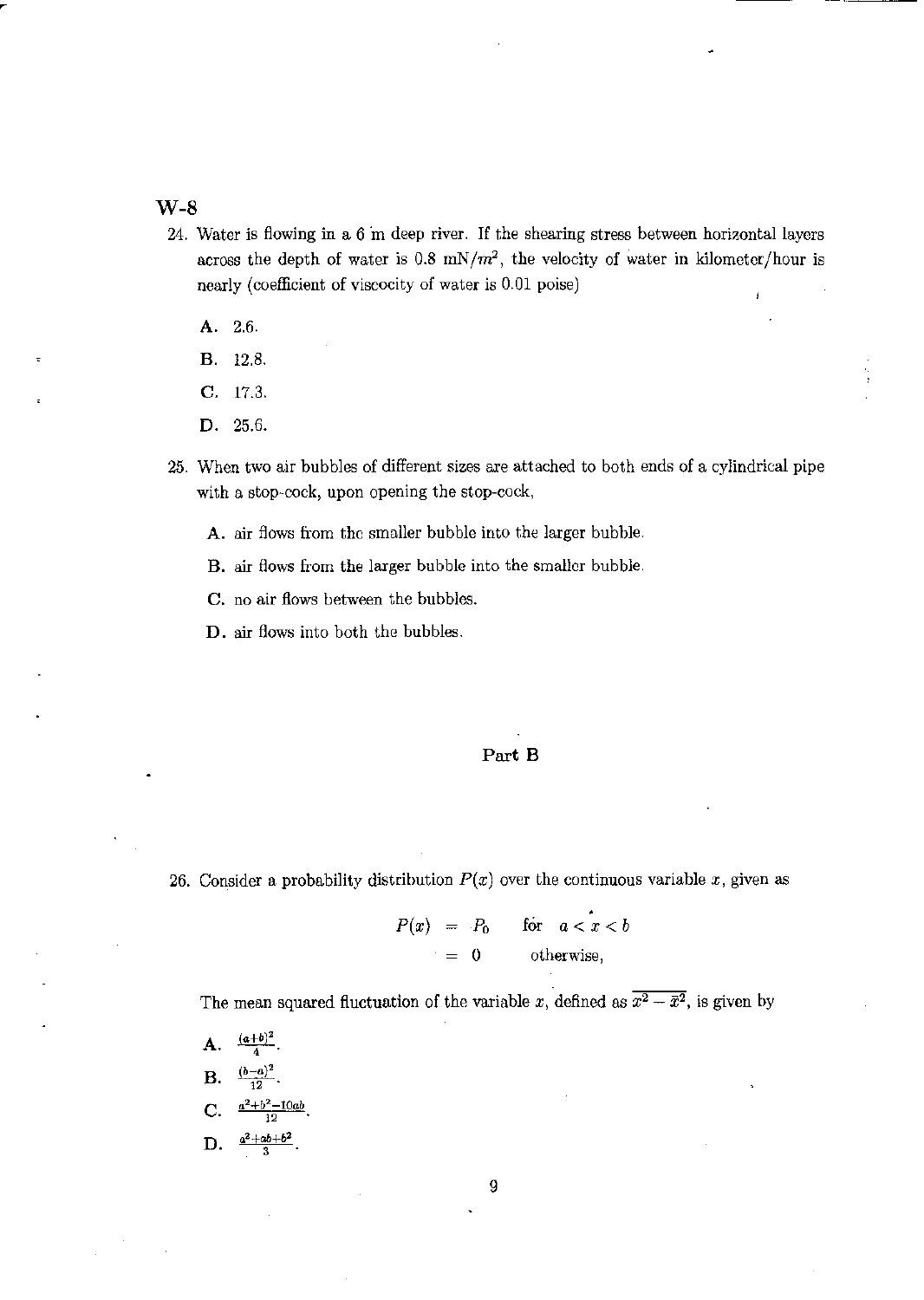~-

- 27. A system can be in any one of the energy levels  $E_n = (n + \frac{1}{2})\hbar\omega$ , where *n* can take any nonnegative integer and  $\omega > 0$ . If this system is coupled to a thermal reservoir maintained at temperature  $T$ , the probability that the system can be found in the ground state is
	- A. 1.
	- $B.$   $e^{-\hbar \omega / k_B T}$ .
	- C.  $\frac{1}{1 e^{-\hbar \omega / k_B T}}$ .
	- D.  $1 e^{-\hbar \omega / k_B T}$
- 28. The vapour pressure *P* of water depends on the absolute temperature *T* through the relation  $\ln P = M - \frac{L}{RT}$ , where *M* is a constant, the molar latent heat of vapourization  $L = 9720$  *Cal/mol,* the gas constant  $R = 2$  *Cal/mol – K.* Given the vapour pressure at  $T = 373 K$  is 760 Torr, the vapour pressure at  $T = 353 K$  approximately, is
	- A. 1520 *Torr.*
	- **B.** 190 *Torr.*
	- C. 363 *Torr.*
	- D. 760 *Torr.*
- 29. In 1905, Einstein connected the diffusion constant  $D$  to the temperature  $T$  by the relation  $D = \mu k_B T$ , where  $\mu$  is the mobility (the ratio of the terminal drift velocity to the applied force) and  $k_B$  is the Boltzmann constant. The dimension of the diffusion constant is (using  $m \equiv$  meter,  $Kg \equiv$  kilogram,  $s \equiv$  second)
	- A. *m2/s.*
	- B. *m/s2.*
	- c. m *Kg/s.*
	- D.  $m^2 s/Kg$ .
- 30. The isothermal compressibility  $\chi = -\frac{1}{V}(\frac{\partial V}{\partial P})_T$ , for an ideal gas at atmospheric pressure (in units of inverse *Pascal),* is

- $A. 10^{-5}.$
- **B.** 10<sup>5</sup>.
- c. 1.
- D. 760.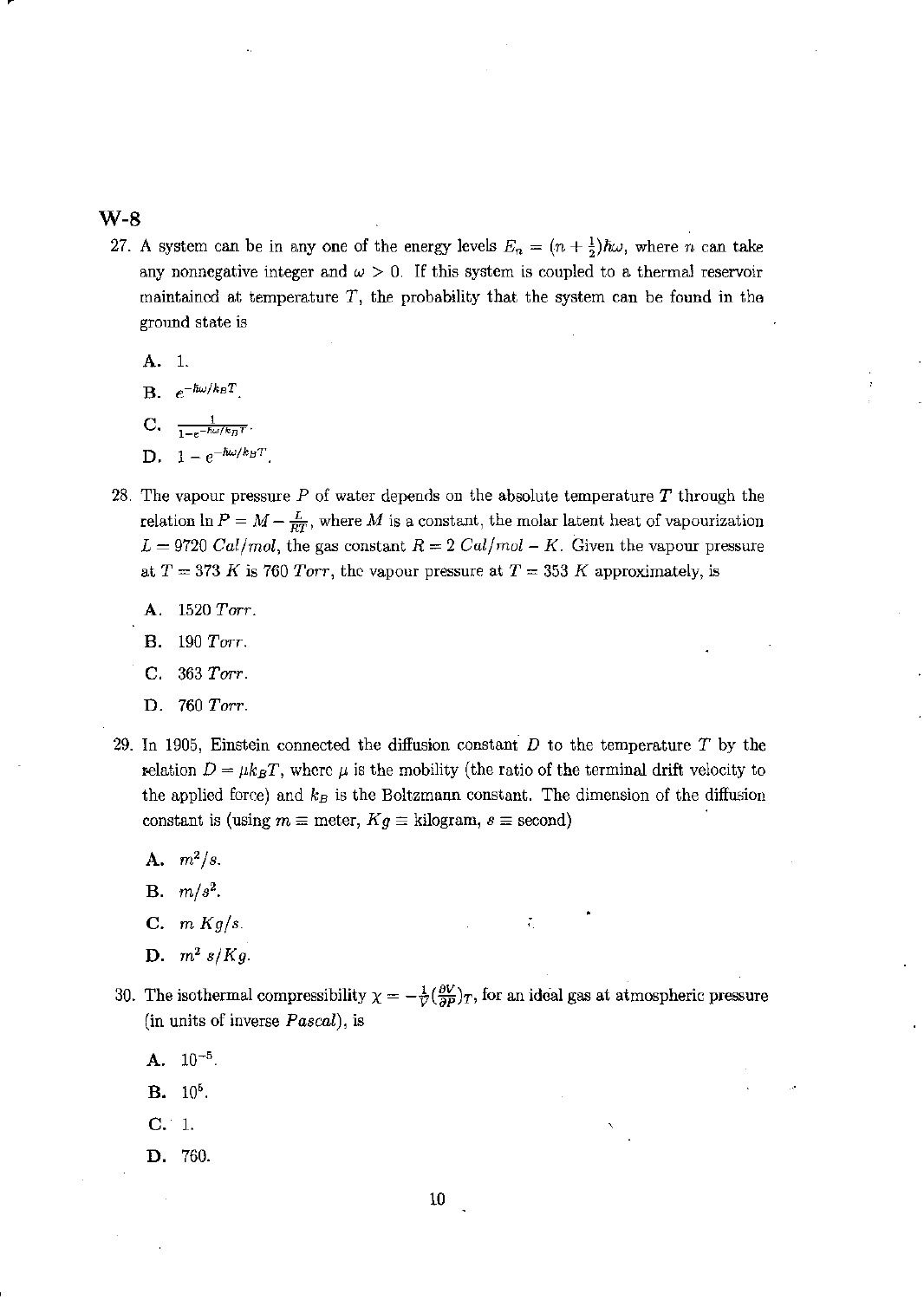- 31. A system consisting of *n* moles of a monoatomic ideal gas undergoes a quasi-static process of an isobaric expansion. The initial and final values of the pressure, temperature and volume respectively are  $(P_1, T_1, V_1)$  and  $(P_1, T_2, V_2)$ . The work done by the gas during the process is
	- A.  $nR(T_2 T_1)$  ln  $\frac{V_2}{V_1}$ .
	- **B.**  $P_1(V_2 V_1)$ .
	- C.  $P_1(V_1 V_2)$ .
	- **D.**  $nR(T_1 T_2) \ln \frac{V_2}{V_1}$ .
- 32. The probability of results of three tosses of a true coin (equal probability for head or tail), not being the same is
	- A. 1/4.
	- B. 1/2.
	- C.  $3/4$ .
	- D. I.
- 33. The Fourier series representation of a function  $f(x)$  is given by

 $f(x) = \sum_{1}^{\infty} a_n \sin nx + \sum_{0}^{\infty} b_n \cos nx$ . The number of nonzero coefficients, for the function  $f(x) = 4\sin^2 x$ , is

- A. 4. B. I.
- 
- C. 3.
- D. 2.
- Ans: D

34. The magnitude and phase of the complex number  $1/(1+i)$  are given respectively by

A.  $\frac{1}{\sqrt{2}}, -\frac{\pi}{4}.$  $B. \frac{1}{\sqrt{2}}, \frac{\pi}{4}.$ C.  $1, \frac{\pi}{4}$ . D.  $1, -\frac{\pi}{4}$ .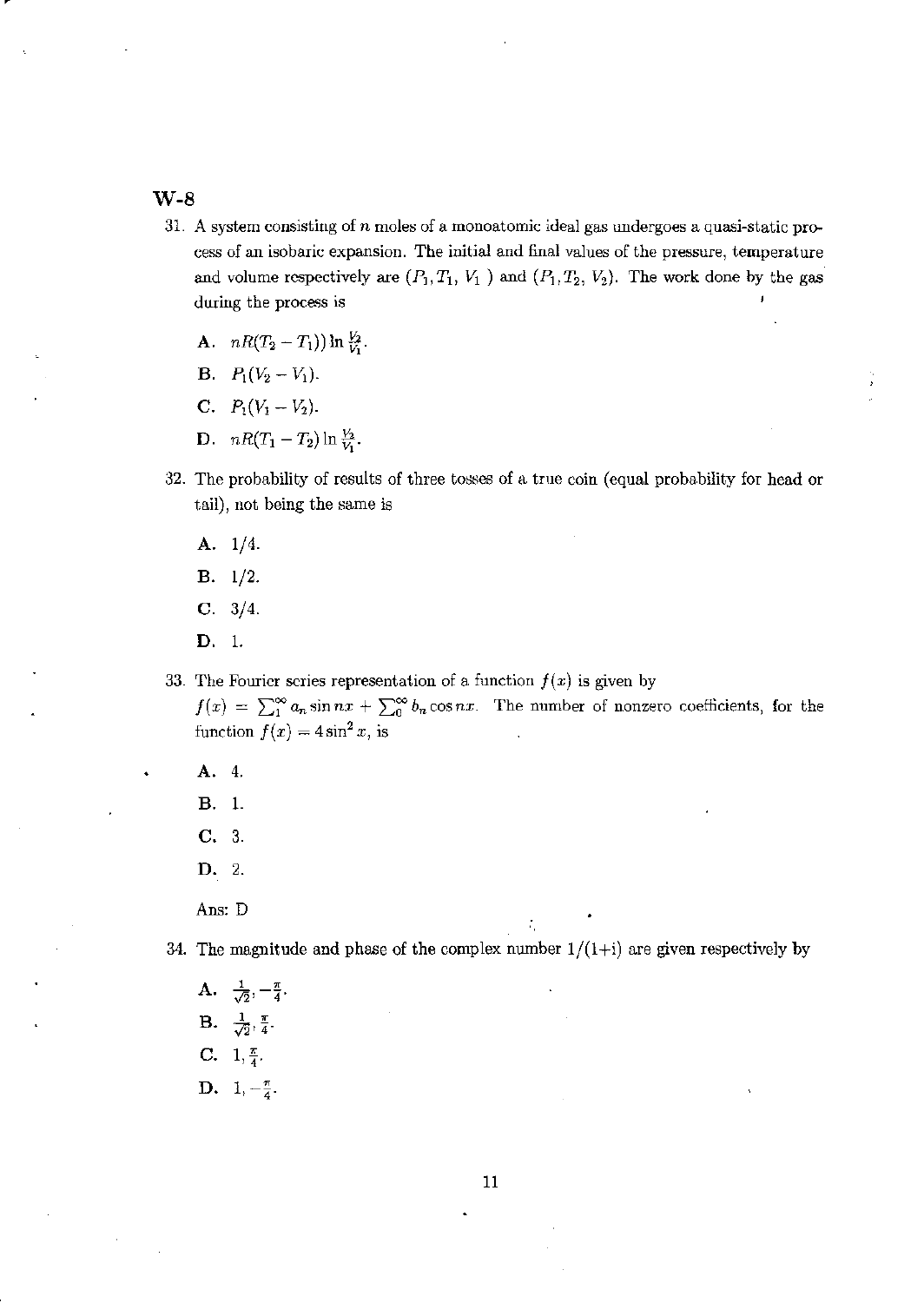- 35. For two functions,  $f_1(x) = \frac{\sin x}{x}$  and  $f_2(x) = |3 x|$ , where x is real, which of the following statements is NOT true?
	- A. Both  $f_1$  and  $f_2$  are continuous functions.
	- **B.**  $f_1$  is bounded and  $f_2$  is not.
	- C. Both  $f_1$  and  $f_2$  are differentiable.
	- D.  $f_1$  is not a non-negative function but  $f_2$  is.
- 36. If  $\cot \theta = \sin 2\theta$ , the possible values of  $\tan \theta$  are
	- A. 0, L
	- $B. -1, 0.$
	- C. -1, 1.
	- D. -1/2, 1/2.

37. The solution of the differential equation,  $\frac{d^2y}{dx^2} + 4y = 0$ , is given by

- A.  $y=6\cos^2 x-3$ .
- **B.**  $y=6\sin^2 x+3$ .
- C.  $y = 3\cos^2 x 6$ .
- D.  $y=3\sin^2 x-6$ .
- 38. A particle of mass m moves along a trajectory given by  $x = x_0 \cos \omega_1 t$ ,  $y = y_0 \sin \omega_2 t$ . The condition for the force to be a central force is given by
	- A.  $\omega_1 = 2\omega_2$ .
	- **B.**  $2\omega_1 = \omega_2$ .
	- C.  $\omega_1 = 3\omega_2$ .
	- D.  $\omega_1 = \omega_2$ .
- 39. A particle of mass *m* moves under a conservative force with potential  $V(x) = \frac{c}{x^2+a^2}$ , where  $c > 0$ ,  $a > 0$ . The position of stable equilibrium is given by

- A.  $x=a$ .
- **B.**  $x = -a$ .
- $C. \t x = a/2.$
- D.  $x = -a/2$ .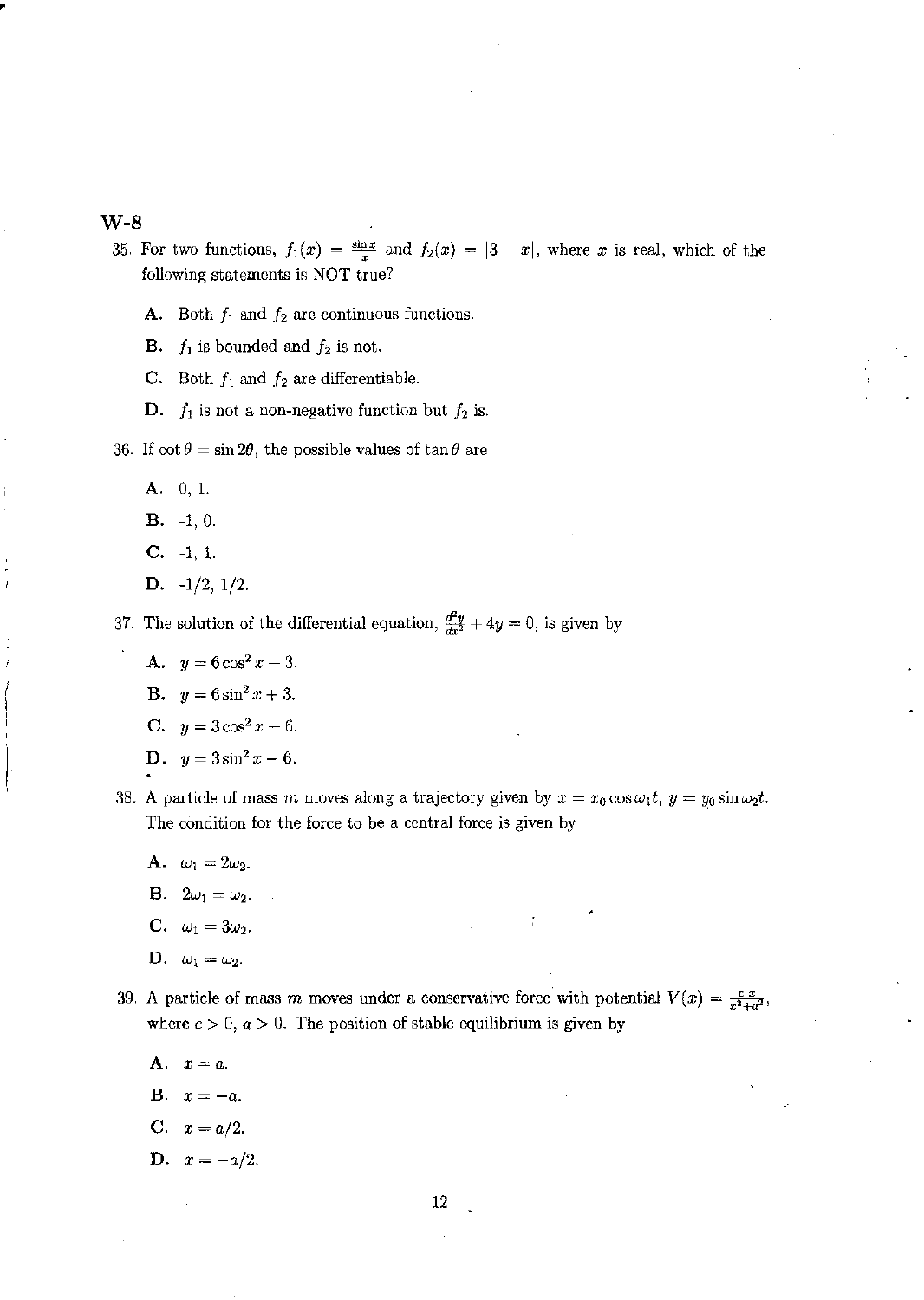#### W-B

- 40. A projectile of mass m, fired from the earth's surface along a direction making *45°*  with the vertical, is seen to reach a maximum vertical height in two seconds and subsequently reaches the earth's surface. The ratio of the horizontal distance traveled to the maximum vertical height reached, is
	- A. 1/2.
	- B. 1.
	- C. 2.
	- D. 4.
- 41. An athlete weighing 50 Kg accelerates from rest to a final speed of 36 kilometers/hour in ten seconds, by applying a forward force. The average force and the power generated by the athlete in this event (in 8I units), are
	- A. 50,200.
	- B. 50,250.
	- C. 100,250.
	- D. 100,200.
- 42. A particle of mass *m* moving in the x-y plane, approaches the point with coordinates *(x,y)* along the negative y-direction with speed *v.* It changes its direction due to an impulse and leaves the point along x-direction with the same speed. The change in angular momentum during this process is
	- $A.$  mvx  $\hat{y}$ .
	- $B.$  mvy  $\hat{x}$ .
	- C.  $mv(y-x) \hat{z}$ .
	- D.  $mv(x+y) \hat{z}$ .
- 43. A mass m connected to a spring of force constant k is stretched by a length A and then released from rest so that it executes simple harmonic motion. The average kinetic energy, averaged oyer one time period, is
	- A.  $kA^2/2$ .
	- **B.**  $k^2A/2m$ .
	- C. *kA'/4.*
	- D.  $k^2 A^4 / 4m$ .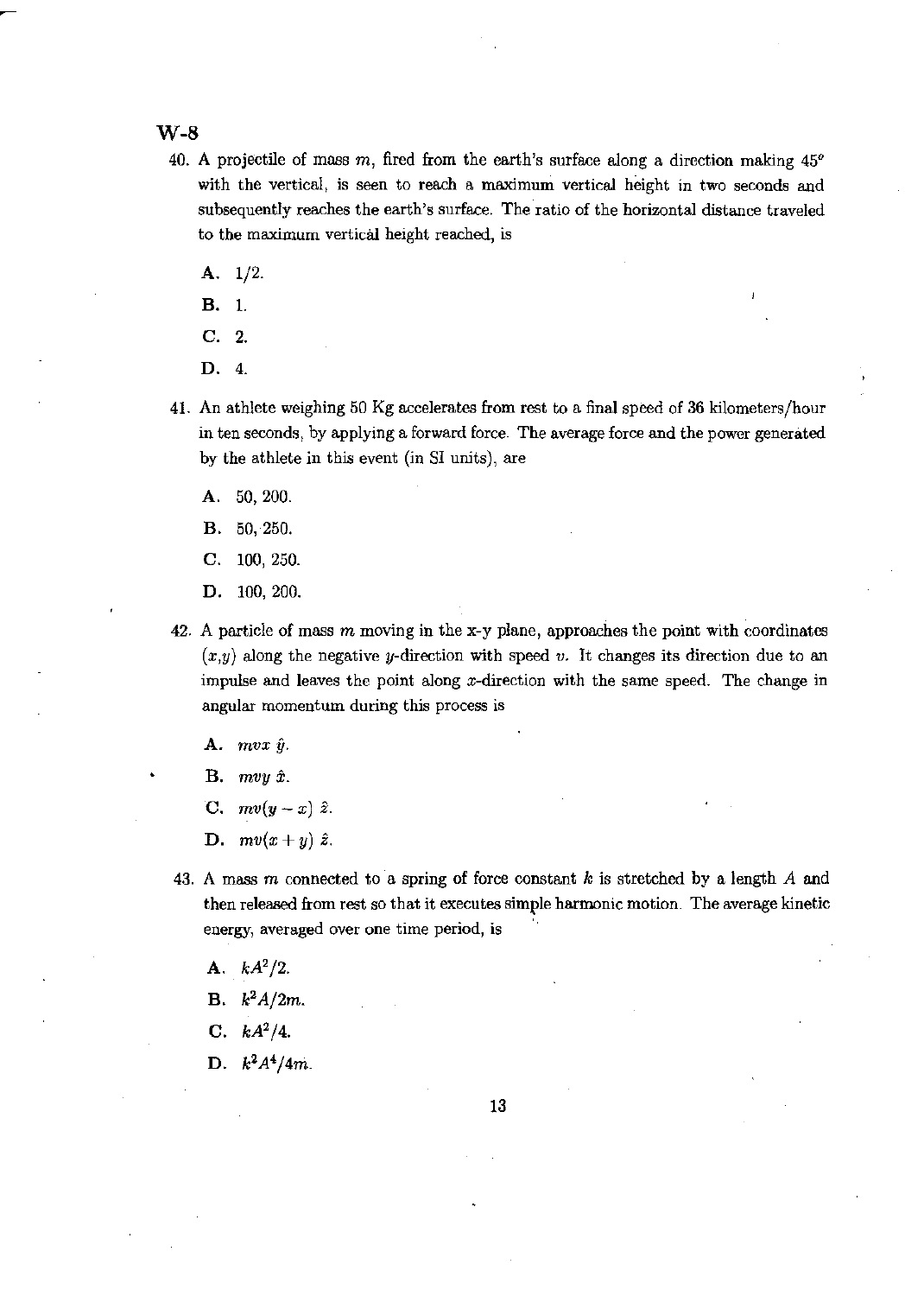- 44. An astronaut travels to the nearest star system 4 light-years away and returns at a speed 0.3 c. The present age of the astronaut relative to the people on earth is
	- A. 25.4 years.
	- B. 27 years.
	- C. 30.5 years.
	- D. 44 years.
- 45. A stationary body explodes into two fragments, each of mass 0.9 Kg, that move apart at speeds of 0.8c relative to the original body. The mass of the original body was
	- A. 3 Kg.
	- B. 1.8 Kg.
	- C. 2.25 Kg.
	- D. 1.5 Kg.

46. Suppose that a certain quantity *y* can be written as a continued fraction as:  $\frac{3+\frac{1}{3}}{3+\frac{1}{3}}$ .<br>The value of *y* is equal to

- **A.**  $\frac{3}{2} + \frac{\sqrt{13}}{2}$ .
- **B.**  $3+\sqrt{13}$ .
- C. 3.335.
- D.  $\frac{3}{2} + \frac{\sqrt{3}}{2}$ .
- 47. Given  $\psi_n(x)$  are the normalized eigenfunctions of the linear harmonic oscillator, with corresponding eigen values  $E_n = (n+\frac{1}{2})\hbar\omega$ , let  $\Psi(x, 0) = \frac{1}{2}\psi_0(x)+\frac{1}{\sqrt{3}}\psi_5(x)+i\sqrt{\frac{5}{12}}\psi_7(x)$ represent the wavefunction at t=0. The probability of finding the value  $\frac{11}{2}\hbar\omega$ , upon making a measurement of energy, is ÷,
	- A. O.
	- B. 1/3.
	- C. 1/4.
	- D. 1/2.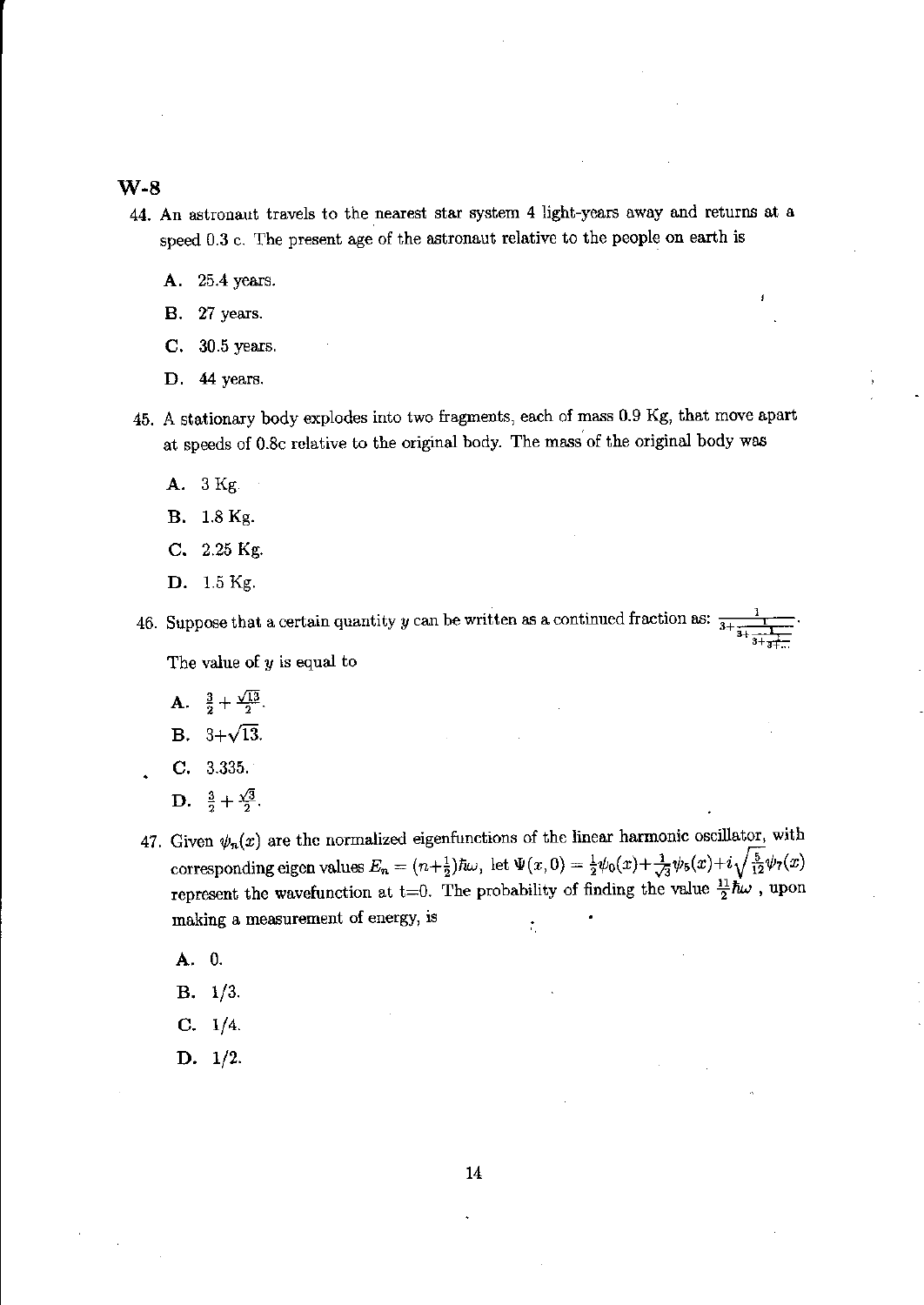- 48. A particle of mass *m* is placed in a three-dimensional cubic box of side L. The degeneracy of its energy level of energy  $14(\frac{\hbar^2\pi^2}{2mL^2})$ , is
	- A. 3.
	- B. 12.
	- C. 6.
	- D. 4.
- 49. The smallest separation that can be resolved by a microscope is of the order of wavelength used. The required energies of electrons needed in an electron microscope, to resolve separations of (a)  $15 \text{ nm}$  and (b)  $1.5 \text{ nm}$ , are
	- A.  $6.78 \times 10^{-3}$  eV,  $6.78 \times 10^{-5}$  eV. **B.**  $6.78 \times 10^{-3}$  eV,  $6.78 \times 10^{-1}$  eV. C.  $6.78 \times 10^{-1}$  eV,  $6.78$  eV. **D.**  $6.78 \times 10^{-1}$  eV,  $6.78 \times 10^{-3}$  eV.
- 50. In an X-ray diffraction experiment, if X-rays of wavelength 0.5 *AO* are detected at an angle of 5°, the spacing between adjacent planes in the crystal and the angle at which the second maximum will occur are respectively given by
	- A.  $6A^o, 10^o$ .
	- B. *6A",15".*
	- C. *3 A", 10",*
	- D. 3  $A^o$ , 15<sup>o</sup>.
- 51. In Young's double slit interference arrangement, introduction of a thin transparent glass plate of thickness  $t$ , in the path of one of the beams, has resulted in a shift of 0.2 em in the central bright fringe. It is given that the distance between the two slits is 0.1 em, the distance between the source plane and image plane is 50 em, the wavelength of the light is 630 nm and the refractive index of glass is 1.5. What is the thickness of the thin glass plate?
	- **A.** 0.02 em
	- B. 0.002 em
	- C. 0.008 em
	- D. 0.004 em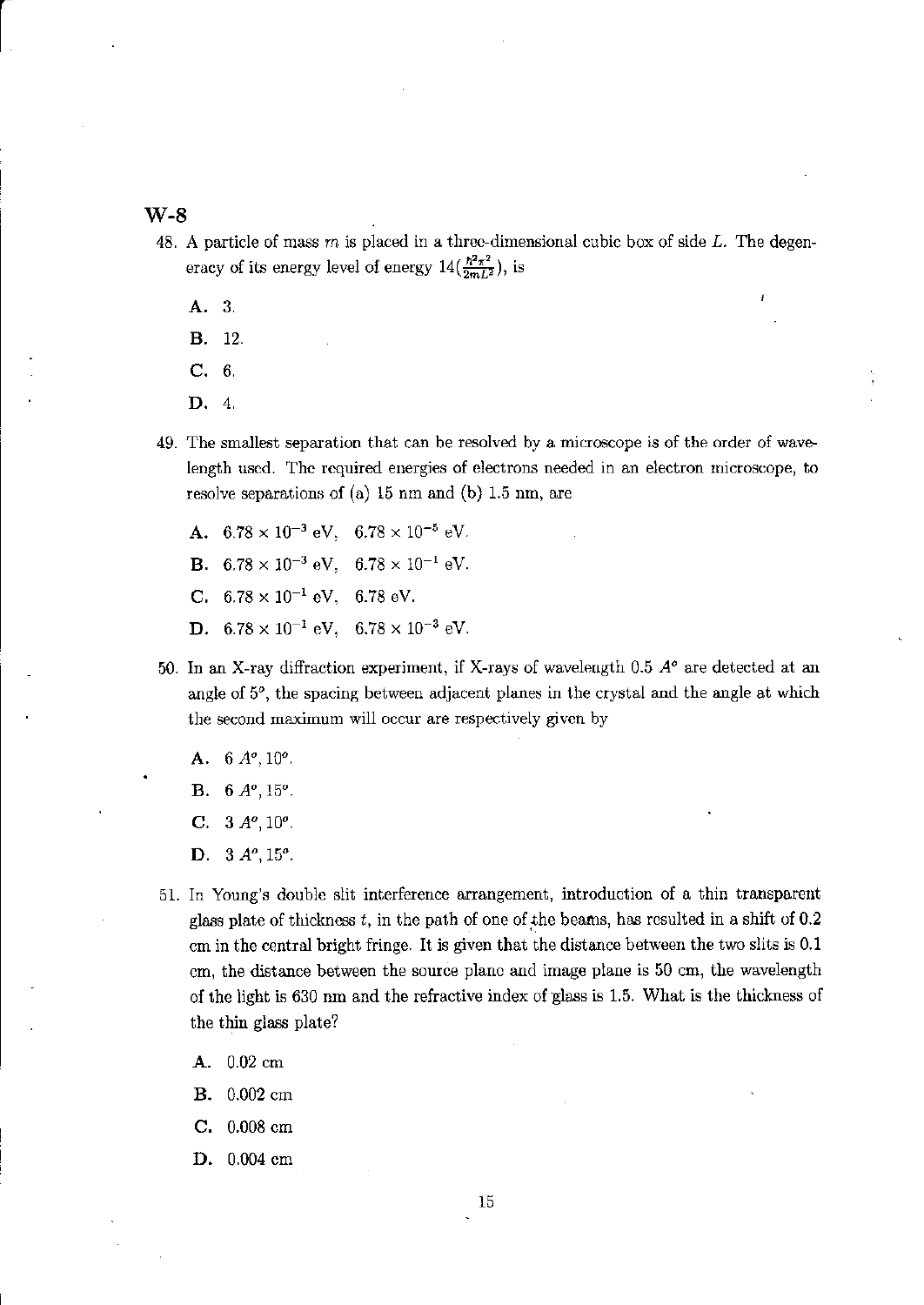- 52. Un polarized light is incident on a polarizer, followed by a half wave plate and then a quarter wave plate. If the axes of all these optical components arc parallel to each other, the output light is
	- **A.** linearly polarized.

**B.** elliptically polarized.

**C.** circularly polarized.

**D.** unpolarizcd.

53. A lens of focal length 22 mm is being used for imaging an object on a screen kept at 25 mm. The object distance, spatial and angular magnification, respectively, are

**A.** 183 mm, 0.880, and 1.136.

- **B.** 183 mm, -0.136, and -7.320.
- C. 183 mm. -0.880, and -1.136.
- D. 183 mm, -1.136, and -0.880.
- 54. Ordinary and extraordinary refractive indices of a calcite crystal respectively are 1.658 and 1.486. The thickness of this crystal, required to convert linearly polarized light at 5S9 nm to circularly polarized light, is
	- A.  $.0.86~\mu{\rm m}$ .
	- **B.** 0.96  $\mu$ m.
	- C.  $0.76 \mu m$ .
	- D.  $0.66 \mu m$ .
- 55. Three point charges of +2  $\mu$ C, +3  $\mu$ C, and +4  $\mu$ C are placed at the vertices of an equilateral triangle of side 10 cm. The magnitude of the resultant force, acting on the  $+4 \mu C$  charge, is
	- A. 7.2 N.
	- B. 10.8 N.
	- $C. 15.7 N.$
	- D. 9.0 N.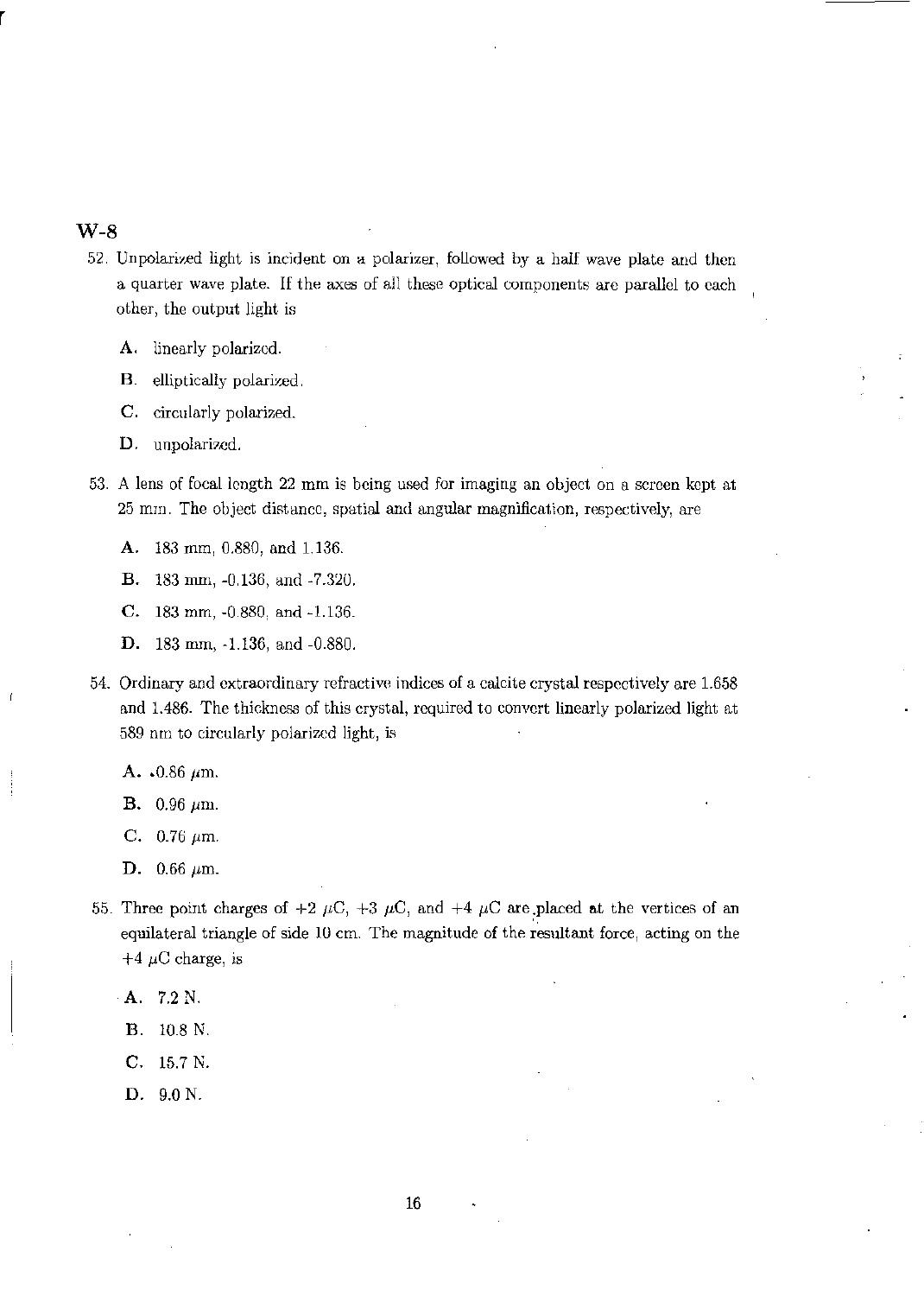- 56. A solid sphere of radius  $R$  has charge 'q' uniformly distributed over its volume. At what distance from the surface, the value of the electrostatic potential is half of that on the surface?
	- A. *2R*
	- B. *R*
	- C. *R/2*
	- D. *R/3*
- 57. A coaxial cable consists of an inner copper wire of radius a surrounded by an outer shell of inner and outer radii  $b$  and  $c$  respectively. The outer shell ( $b$  to  $c$ ) is filled with a material of dielectric constant  $\epsilon$ . The capacitance, per unit length of the coaxial cable, is

A. 
$$
\frac{2\pi\epsilon_0}{\ln\left(\frac{\delta}{b}\right) + \frac{1}{\epsilon_r} \ln\left(\frac{\epsilon}{b}\right)}.
$$
  
\nB. 
$$
\frac{2\pi\epsilon_0}{\ln\left(\frac{b}{a}\right) + \frac{1}{\epsilon_r} \ln\left(\frac{\epsilon}{b}\right)}.
$$
  
\nC. 
$$
\frac{2\pi\epsilon_0}{\ln\left(\frac{\delta}{b}\right) + \epsilon_r \ln\left(\frac{\epsilon}{b}\right)}.
$$
  
\nD. 
$$
\frac{2\pi\epsilon_0}{\ln\left(\frac{b}{b}\right) + \epsilon_r \ln\left(\frac{b}{c}\right)}.
$$



- 58. A uniform time-varying magnetic field  $B(t)$ , in a circular region of radius 's', is directed into the plane of the paper as shown. The magnitude of the induced electric field at point  $P$ , at a distance  $r$  from the center of the circular region, is
	- $\mathbf{B} = \frac{s^2}{2r} \left| \frac{dB}{dt} \right|$ . C.  $\frac{s}{2} \left| \frac{dB}{dt} \right|$ . D.  $\frac{r}{2} \left| \frac{dB}{dt} \right|$ .

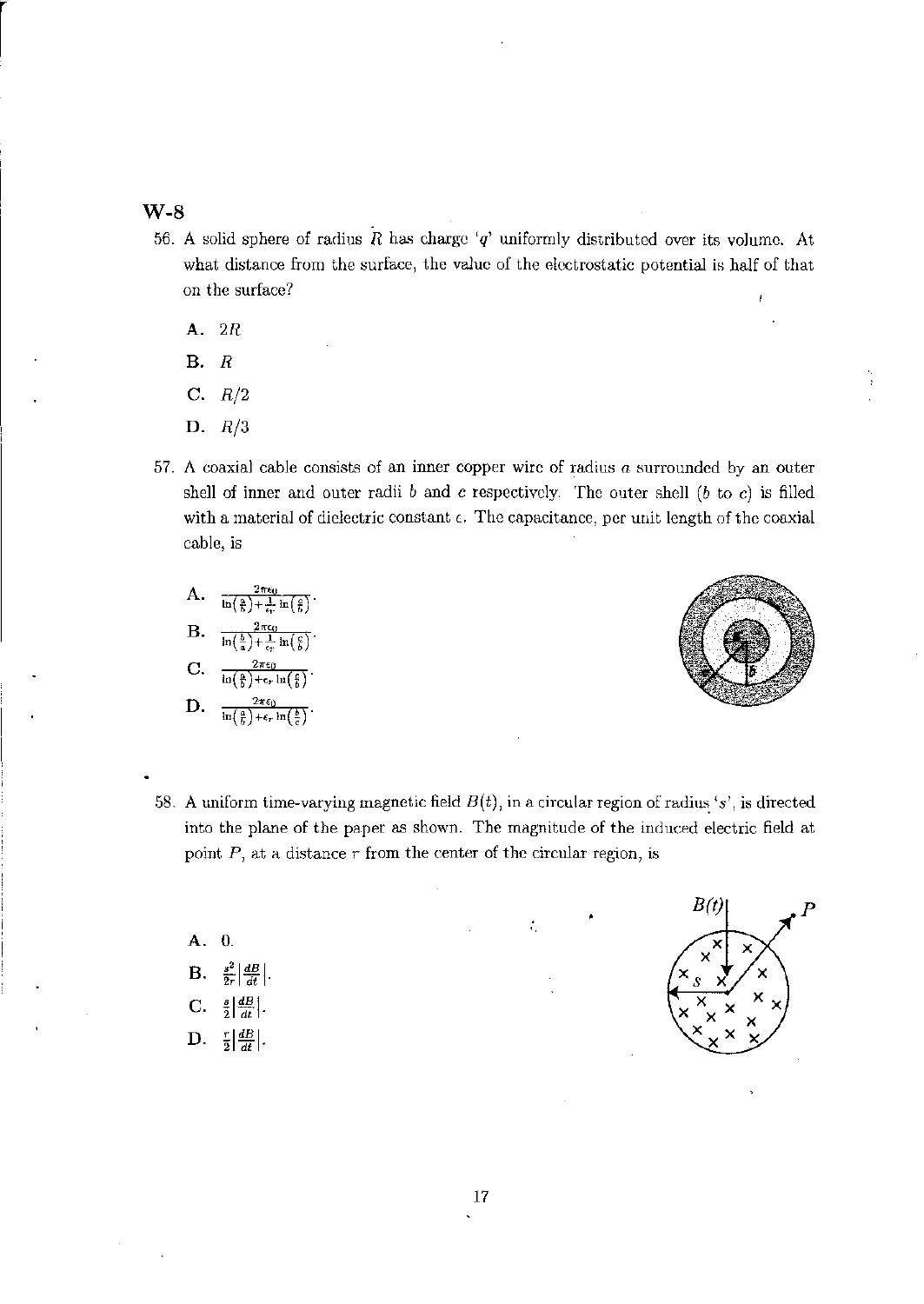59. An infinitely long conductor  $ABC$  is bent to form a right angle as shown in figure. A current *I* flows through *ABC.* The magnetic field due to this current at the point *M*  is  $H_1$ . Another infinitely long straight conductor  $BD$  is connected at B as shown in the figure. Now, the current flowing through each of the two arms  $BC$  and  $BD$  is  $I/2$ , with the current in arm  $AB$  remaining unchanged. The magnetic field at  $M$  is now  $H_2$ . The ratio  $H_2/H_1$  is given by



- 60. The magnitude of the magnetic field, at a point on the axis of an infinitely long solenoid, consisting of *n* turns per unit length, wound around a cylindrical tube of radius *a,* carrying a steady current *I,* is
	- A.  $\mu_0 nI$ .
	- **B.**  $\mu_0 n I/2$ .
	- C.  $\mu_0 n^2 I$ .
	- D.  $\mu_0 n^2 I/2$ .
- 61. Consider a series *LCR* circuit with  $L= 60$  mH,  $C= 0.50 \mu$ F,  $R= 300 \Omega$ . The amplitude and the angular frequency of the applied signal respectively are  $V = 50$  V and  $\omega = 10,000$ rad/s. The amplitude of the voltage across the inductor is
	- A. IOV.
	- B. 20 V.
	- C. 30V.
	- D. 60 V.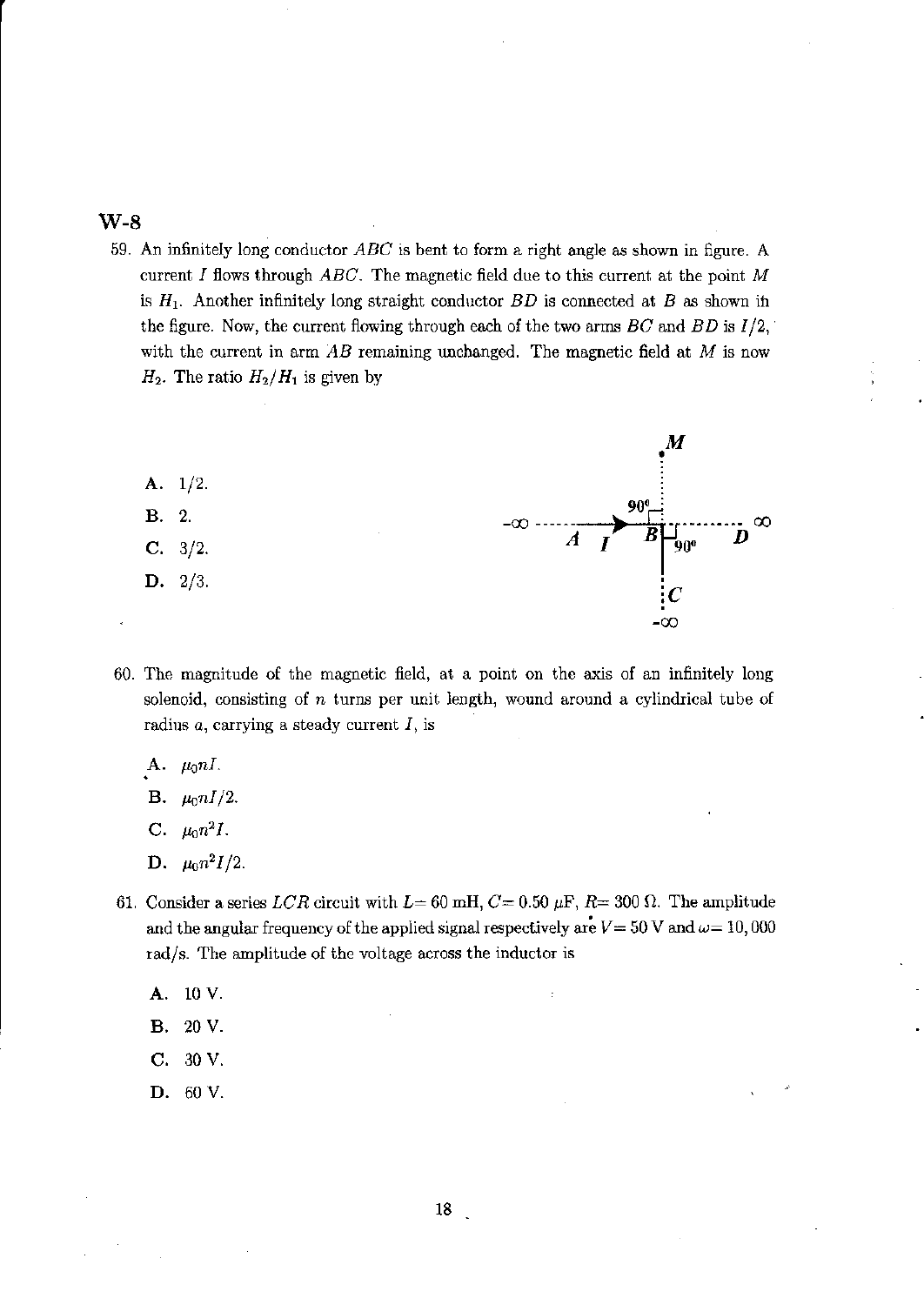W-B

r

62. The total impedance of the AC circuit shown in figure is (where  $j^2 = -1$ )

- A. 10  $\Omega$ +j10  $\Omega$ .
- 
- C. 20  $\Omega$ +j30  $\Omega$ .
- D. 30  $\Omega$ -j10  $\Omega$ .



- 63. Among three tuning forks  $K, L$  and  $M$ , the frequency of  $K$  is 2% smaller than that of L and frequency of M is  $3\%$  greater than that of L. If 8 beats are heard when K and M are sounded together, frequency of tuning fork M is close to
	- A. 85 Hz.
	- B. 160 Hz.
	- C. 165 Hz.
	- D. 180 Hz.
- 64. The ionization potential of the hydrogen atom is 13.6 eV. The energy of the emitted photon when the electron makes a transition from  $n=2$  to  $n=1$  state is
	- A. 10.2 eY.
	- B. 13.6 eV
	- C. 11.0 eY.
	- D. 6.8 eY.
- 65. A 20 Kg load is suspended by a steel wire of Young's modulus  $19.6 \times 10^{10}$  N/m. Its frequency, when plucked, is 20 times the frequency of the wire when rubbed with resin cloth. What is the area of cross-section of the wire?
	- A.  $4.0 \times 10^{-7}$   $m^2$
	- **B.**  $3.0 \times 10^{-7}$   $m^2$
	- C.  $2.0 \times 10^{-7}$   $m^2$
	- D.  $1.0 \times 10^{-7}$   $m^2$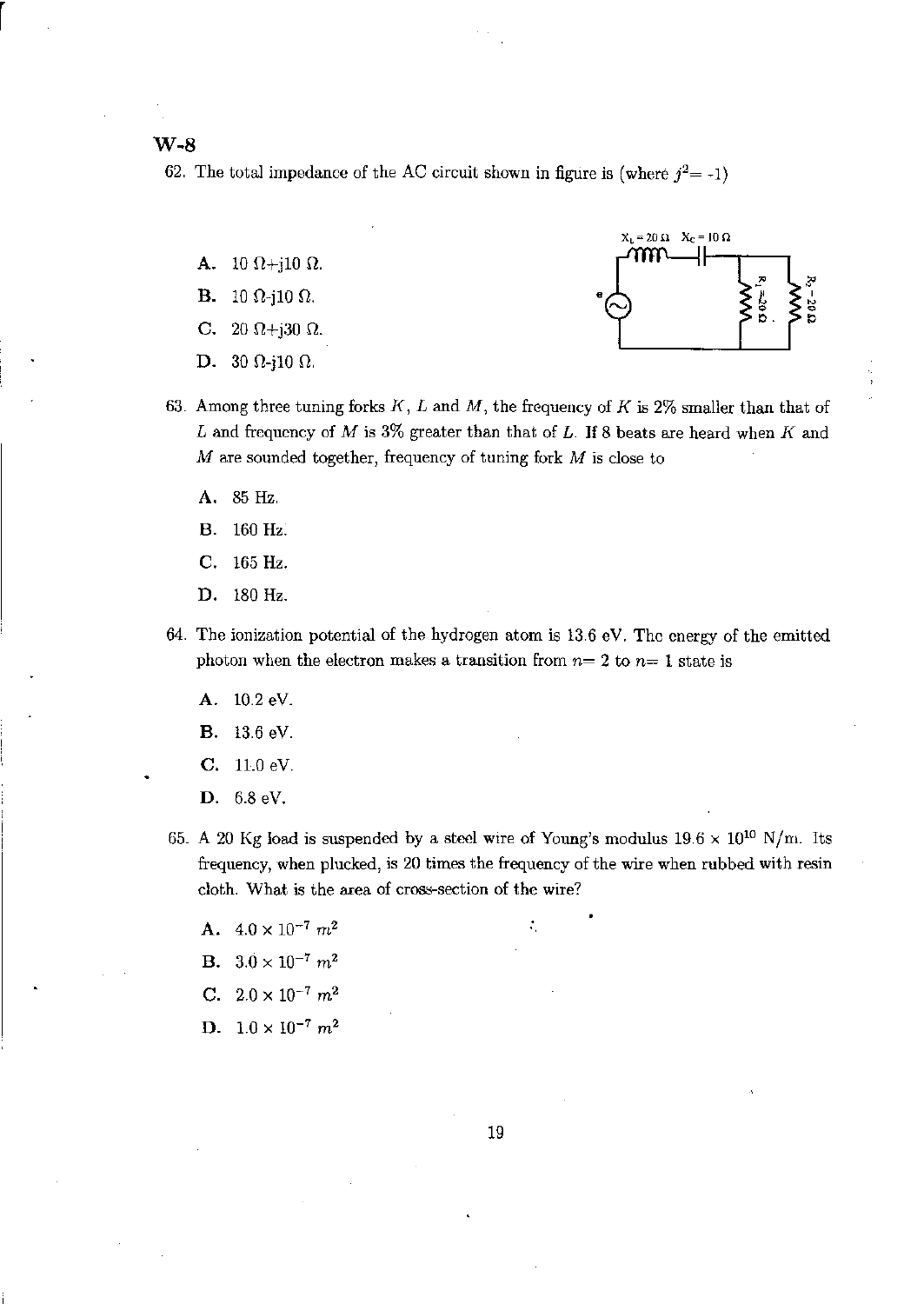66. Two spherical soap bubbles of radii *a* and *b* coalesce to form a single spherical bubble of radius c without any leakage of air. If *P* is the external pressure, then the surface tension of the solution from which the bubble formed is

A. 
$$
\frac{P}{4} \left[ \frac{(\sqrt{a+b+c})^3}{(a+b+c)^2} \right]
$$
.  
\nB.  $\frac{P}{4} \left[ \frac{(c^3-b^3-a^3)}{(a^2+b^2-c^2)} \right]$ .  
\nC.  $\frac{P}{4} \left[ \frac{(a^3+b^3+c^3)}{(a^2+b^2+c^2)} \right]$ .  
\nD.  $\frac{P}{4} \left[ \frac{(a^2+b^2-c^2)}{(c^3-b^3-a^3)} \right]$ .

- 67. An electron, confined in an infinite box, is making transitions between its allowed energy levels emitting photons. The longest wavelength of the emitted photons is measured to be 450 nm. The value of the width of the box approximately is
	- A. 450 nm.
	- B. lnm.
	- C.  $450 \mu m$ .
	- D. 100 nm.
- 68. A voltage source, a resistor and a silicon  $p\neg n$  diode are connected in series such that the diode is forward biased. The load line of this circuit intersects the x-axis at 5  $V$ and the y-axis at 2.5  $mA$ . A possible operating point of this diode circuit is
	- A. *0.7 V,* 4.3 *rnA.*
	- B. *0.7 V,* 2.15 *rnA.*
	- C. *0.7 V,* 1.75 *rnA.*
	- D.  $0.7 V$ , 2.5  $mA$ .
- 69. Which of the following Boolean expressions is/are correct?

I:  $A(B+C) = AB+AC$ II:  $A + BC = (A + B)(A + C)$ III:  $A+AB = B$ 

- A. I
- **B.** *I*, *II*
- C. I, II, III
- D. I, III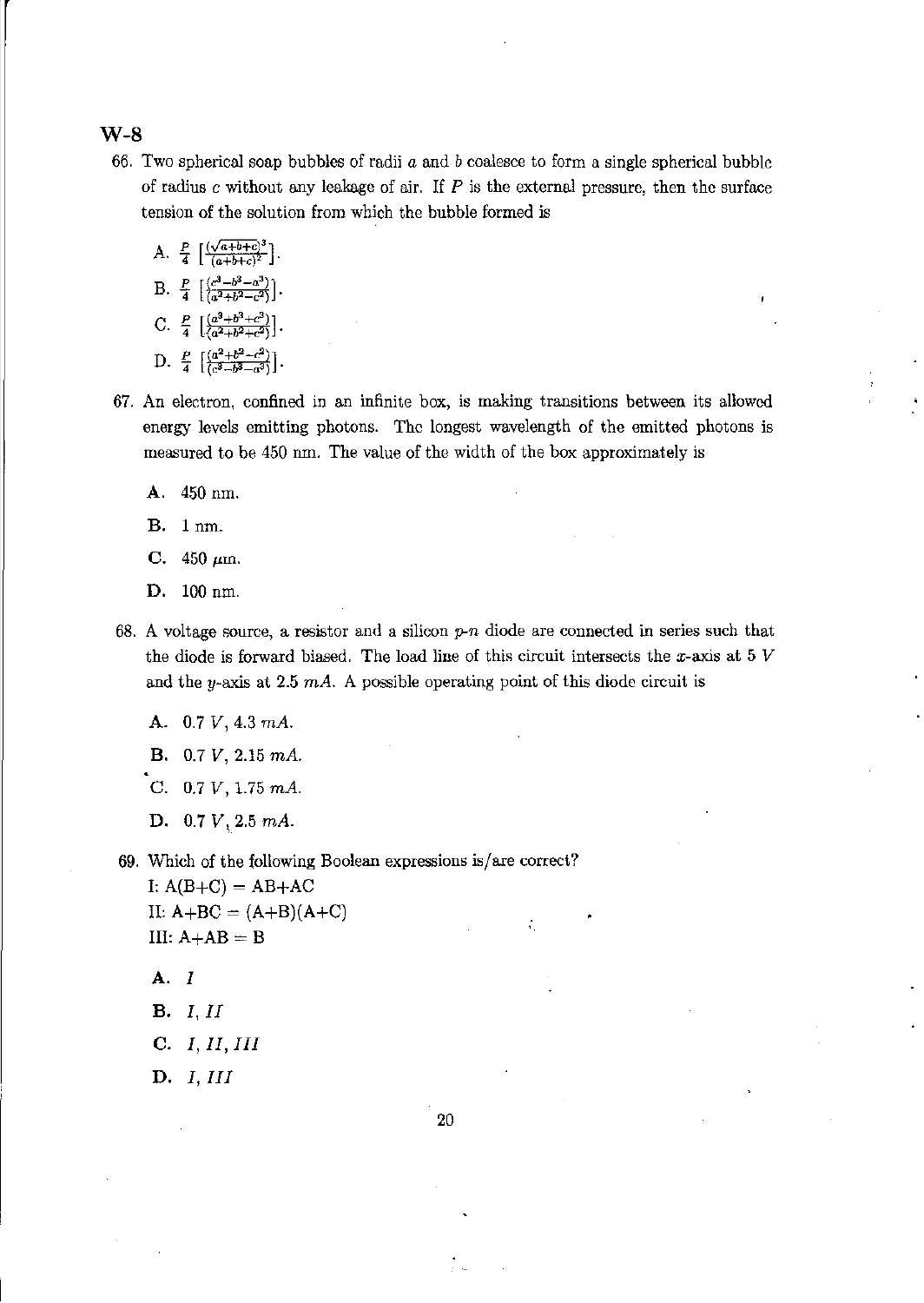r

- 70. In a common emitter (CE) amplifier configuration with emitter bypass capacitor, the DC current flowing through the emitter is 2.6  $mA$  and the CE current gain  $(\beta_{ac})$  of the transistor is 150. The input impedance of this amplifier at 300 *K* is (Thermal voltage  $V_T = 26$  *mV* at 300 *K*)<sup> $\cdot$ </sup>
	- A.  $150 \Omega$ .
	- B. 750  $\Omega$ .
	- C.  $1500 \Omega$ .
	- D. 390  $\Omega$ .
- 71. The forward voltage drop and the breakdown voltage of all the Zener diodes *(D1, D2•*   $D_3$  and  $D_4$ ) in the circuit are 0.7 V and 8 V respectively. Current flowing through the diode  $D_2$  is
	- A. 0  $mA$ .
	-
	- C. *0.63 rnA.*
	- D. *1.43 rnA.*



- 72. A sample of rock when tested reveals the ratio of 206 *Pb* to *238U* to be 0.5. The age of the rock is (given the half-life of  $^{238}U$  is  $4.5 \times 10^9$  year)
	- A.  $4.5 \times 10^{9} \frac{\ln(3/2)}{\ln(2)}$  year.
	- **B.**  $4.5 \times 10^9 \frac{\ln(2)}{\ln(3/2)}$  year.
	- C.  $4.5 \times 10^9 \text{ln}(3)$  year.
	- **D.**  $4.5 \times 10^9 \ln(2)$  year.
- 73. It is given that the radius of  $Ho^{165}$  is 8 fm. Then what will be the approximate radius of *Ca40?* 
	- A. 2 fm
	- B. 3fm
	- C. 5fm
	- D. 9fm